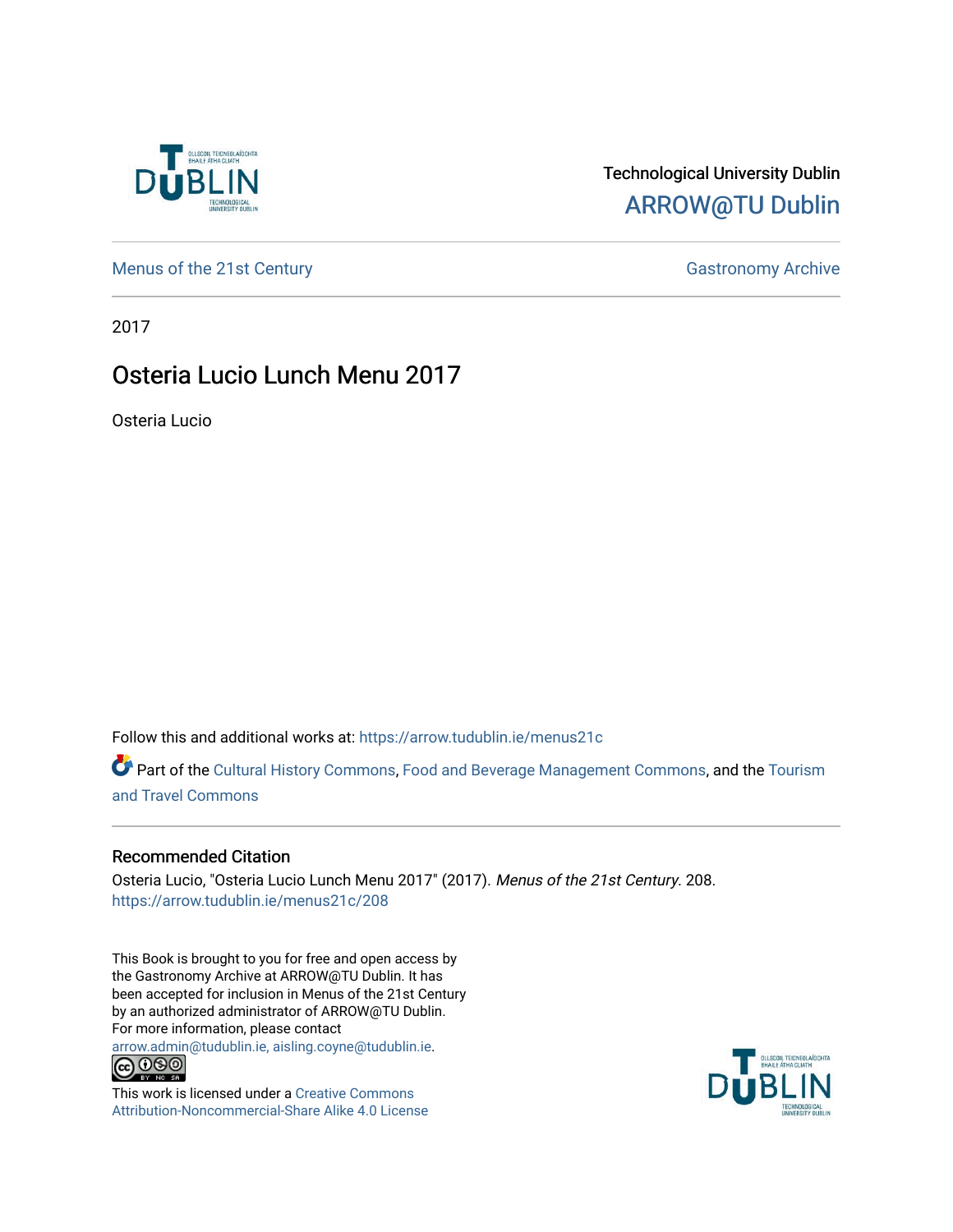



# Antipasti

| <b>BRUSCHETTA</b>                                                                                                                                                                                                                                        | €8  |
|----------------------------------------------------------------------------------------------------------------------------------------------------------------------------------------------------------------------------------------------------------|-----|
|                                                                                                                                                                                                                                                          |     |
| MORTADELLA MEATBALLS,                                                                                                                                                                                                                                    | €9  |
|                                                                                                                                                                                                                                                          |     |
|                                                                                                                                                                                                                                                          |     |
| with schiacciata flat bread and gardiniera vegetables                                                                                                                                                                                                    |     |
|                                                                                                                                                                                                                                                          |     |
|                                                                                                                                                                                                                                                          | €11 |
| with mortadella, cavolo nero, caramelised red onion and taleggio<br>puttanesca sauce and taggiasche olives<br><b>SELECTION OF ITALIAN SALUMI</b><br><b>BEETROOT CARPACCIO</b><br>with goats cheese, blood orange, walnuts, rocket and orange vinaigrette | €13 |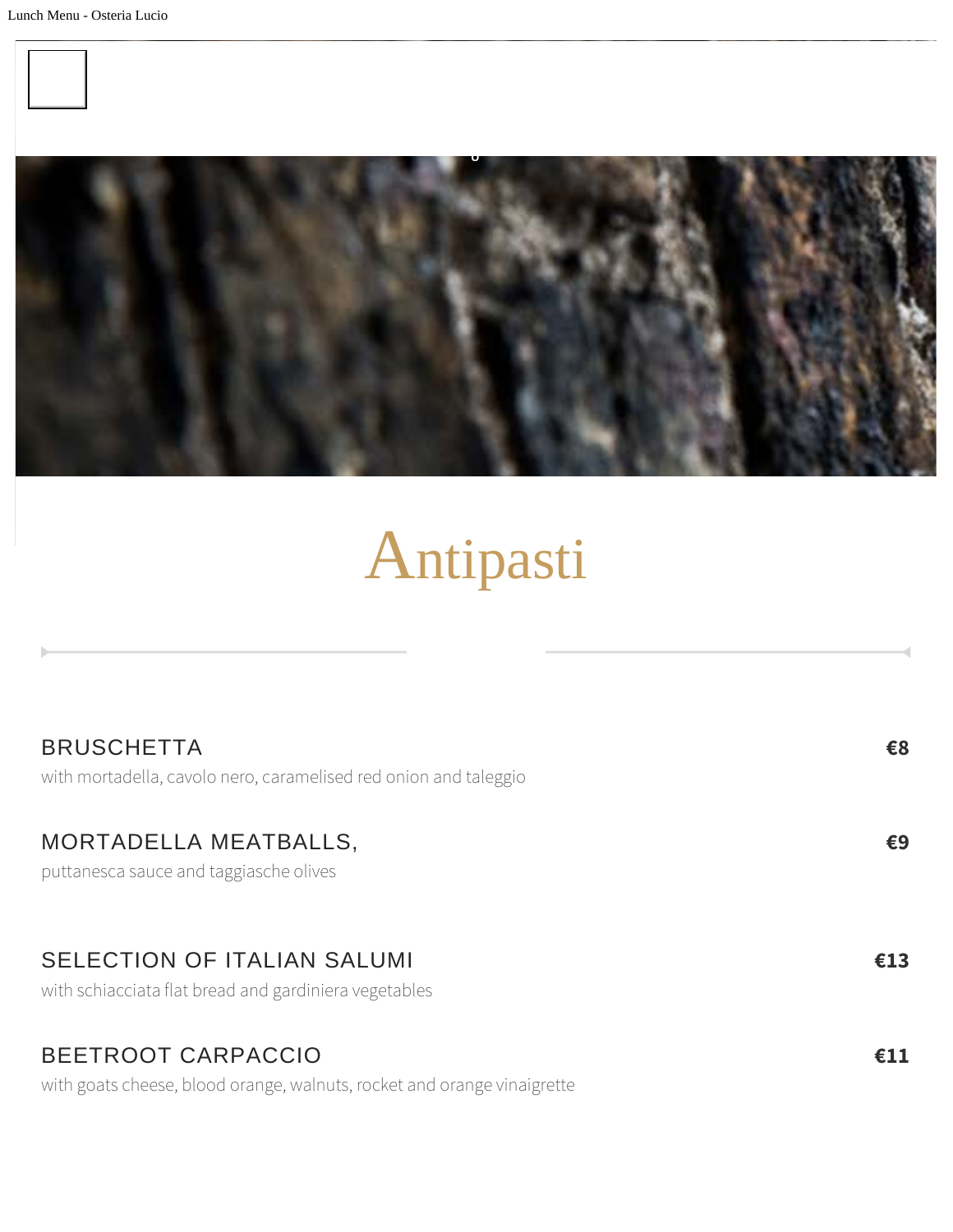### Pasta

| <b>CANNELLONI GRATINATI</b><br>with spinach and ricotta       | €16 |
|---------------------------------------------------------------|-----|
| PAPPARDELLE<br>with pork short rib ragu, parsley and pecorino | €16 |
| HAND MADE BEETROOT TAGLIATELLE,                               | €19 |

gorgonzola, radicchio and walnut sauce

### Secondi

| <b>CHICKEN SALAD</b>                                                          | €18 |
|-------------------------------------------------------------------------------|-----|
| with taggiasche olives, artichoke, smoked almond, peppers and shaved parmesan |     |
|                                                                               |     |
|                                                                               |     |

MARKET FISH with chopped tomato ragu, borlotti beans, black olive and fennel salt **€20**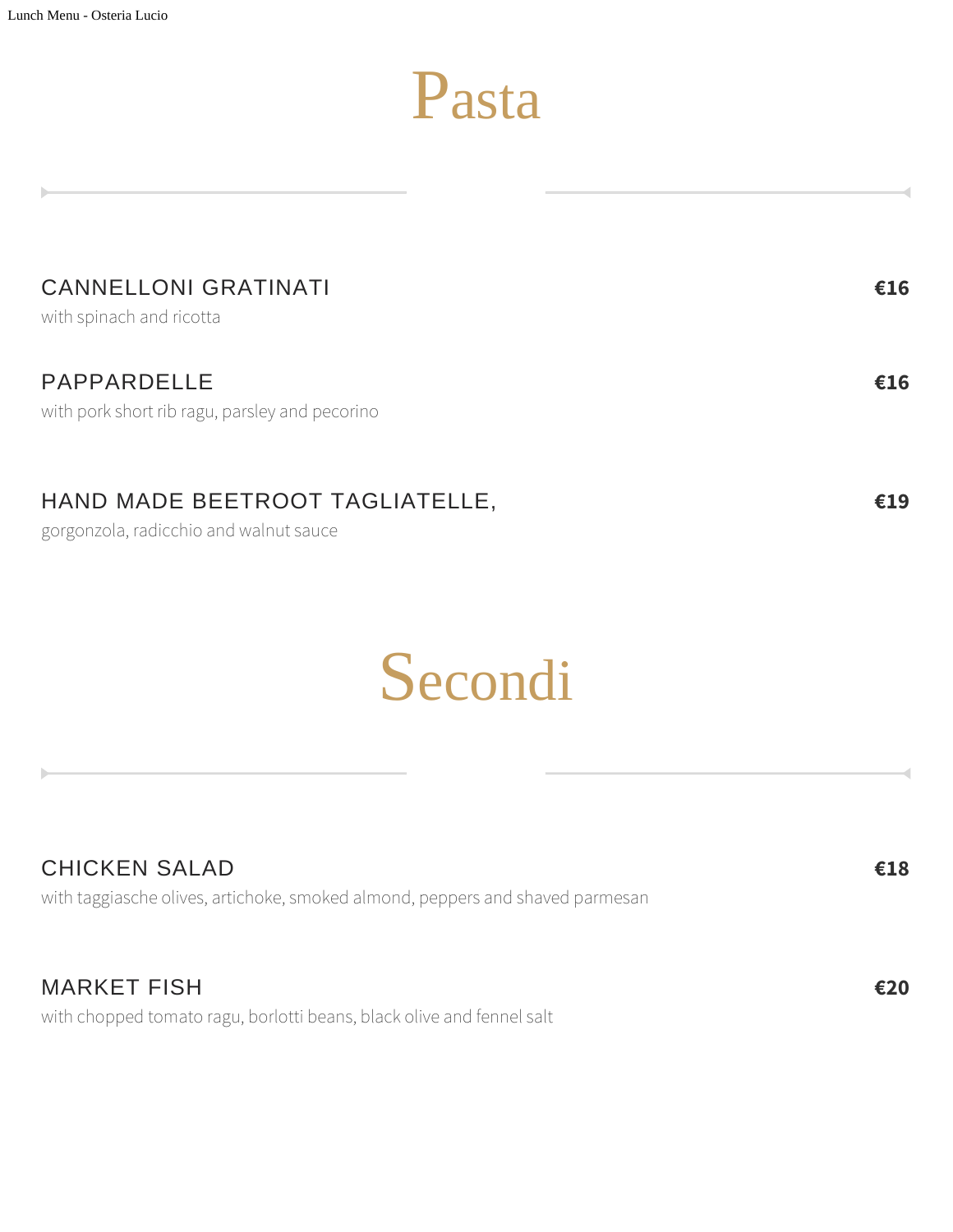## Contorni

| <b>SEASONAL GREEN SALAD</b>                                        | €5 |
|--------------------------------------------------------------------|----|
| POLENTA FRIES WITH CHILI AIOLI                                     | €5 |
| ROASTED BABY POTATOES<br>with Italian herbs and olive oil          | €5 |
| <b>GRILLED PURPLE BROCCOLI</b><br>with Italian herbs and olive oil | €6 |

### Wood Fire Pizza

MARGHERITA mozzarella and fresh basil

DIAVOLA ROSSA

spicy salami, chili oil, tomato and basil

**€14**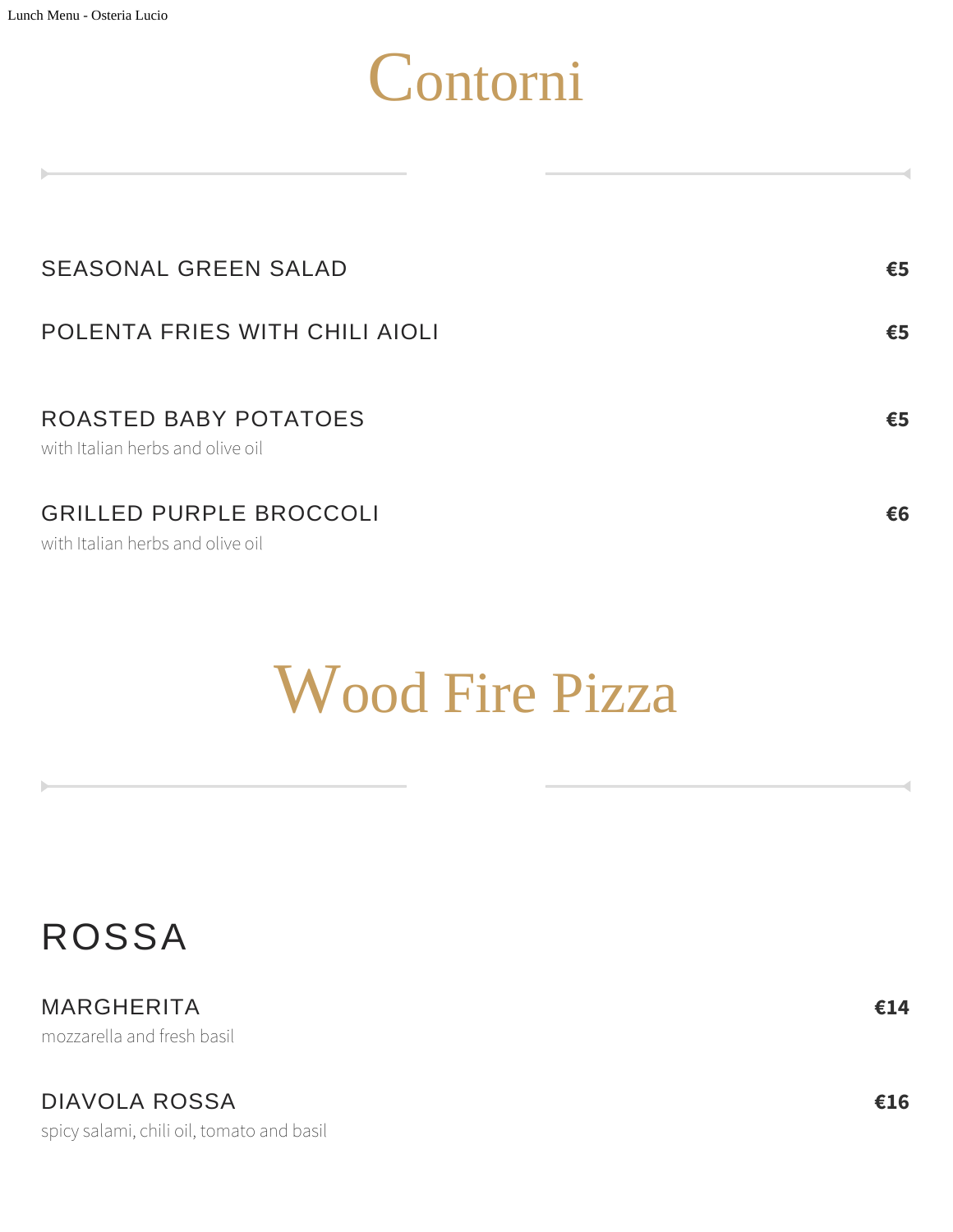Lunch Menu - Osteria Lucio

#### CAPRICCIOSA

cooked ham, mushrooms, artichoke and black olives

#### PRIMAVERA

courgette, mushroom, datterino tomato and green olives

### BIANCA

#### QUATTRO FORMAGGI

smoked scamorza, Irish caciocavallo, taleggio, gorgonzola,

#### PATATOSA

grated potato, teleggio, rosemary, and grilled pancetta

#### BOMBA

tuna, capers, red onion, and rocket

#### **Additions: meats €2 / Vegetables €1.50**

24 month prosciutto Massimo Spigaroli €4.50, Italian pork sausage, spicy salami, roasted peppers, olives black or green, grilled aubergine, capers

anchovies, jalapeño chili, goats cheese, gorgonzola DOP, red onion, cacciocavallo, buffalo mozzarella.

Gluten free pasta and bruschetta's available by request (Please note a discretionary 10% gratuity is added to groups of 6 or more). **€17**

**€18**

**€17**

**€17**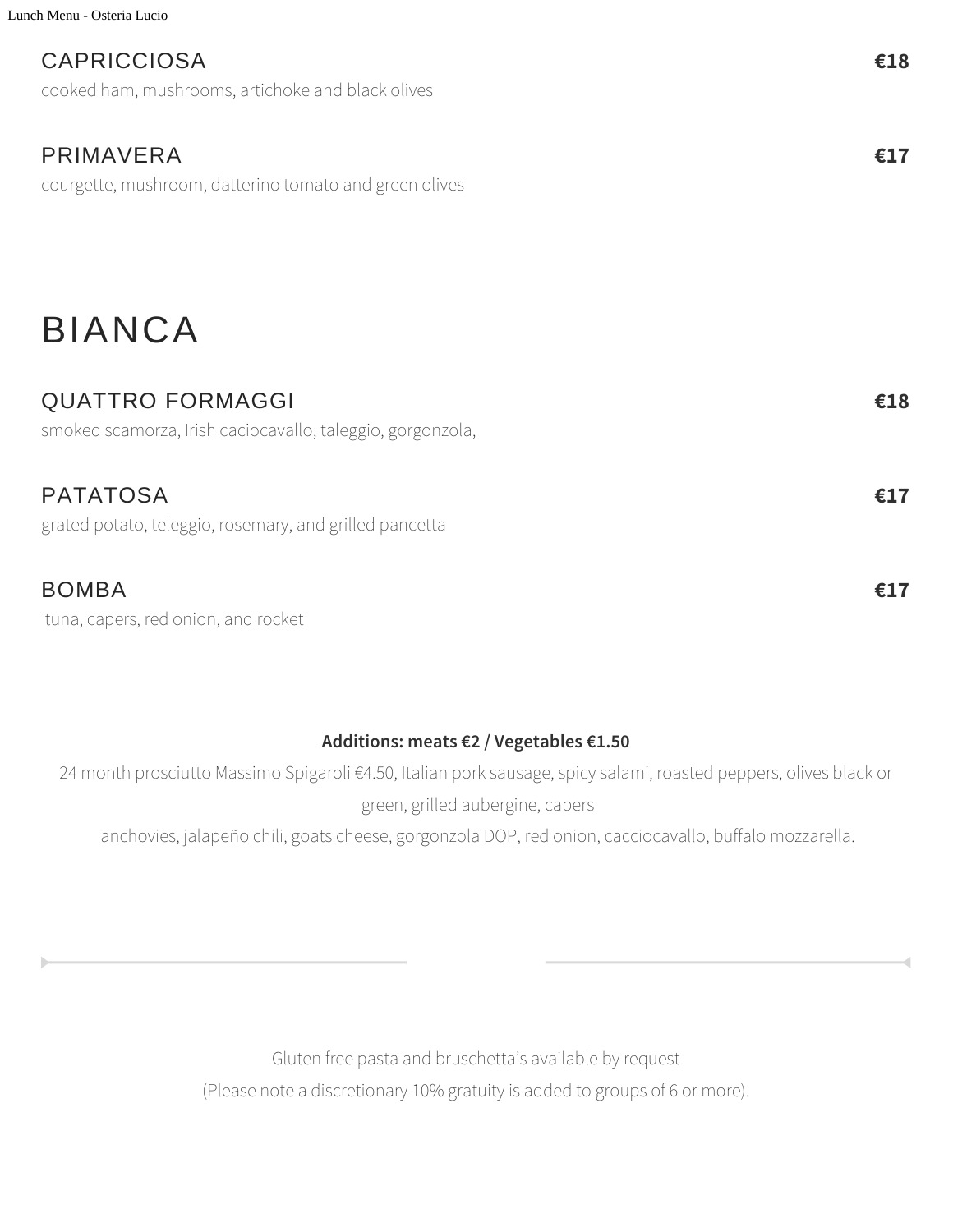

[HOME](http://osterialucio.com/) [OUR TEAM](http://osterialucio.com/ross-lewis/) MENUS [WINE & COCKTAILS](http://osterialucio.com/wine/) [TAKEOUT](http://osterialucio.com/takeout-menu/) [GALLERY](http://osterialucio.com/gallery/) [RESERVATIONS](http://osterialucio.com/reservations/) [PRIVATE HIRE](http://osterialucio.com/private-hire-networking-event-corporate-event-private-reception/) [CONTACT](http://osterialucio.com/contact/)

[DELIVEROO](https://deliveroo.ie/backlinks/2695)